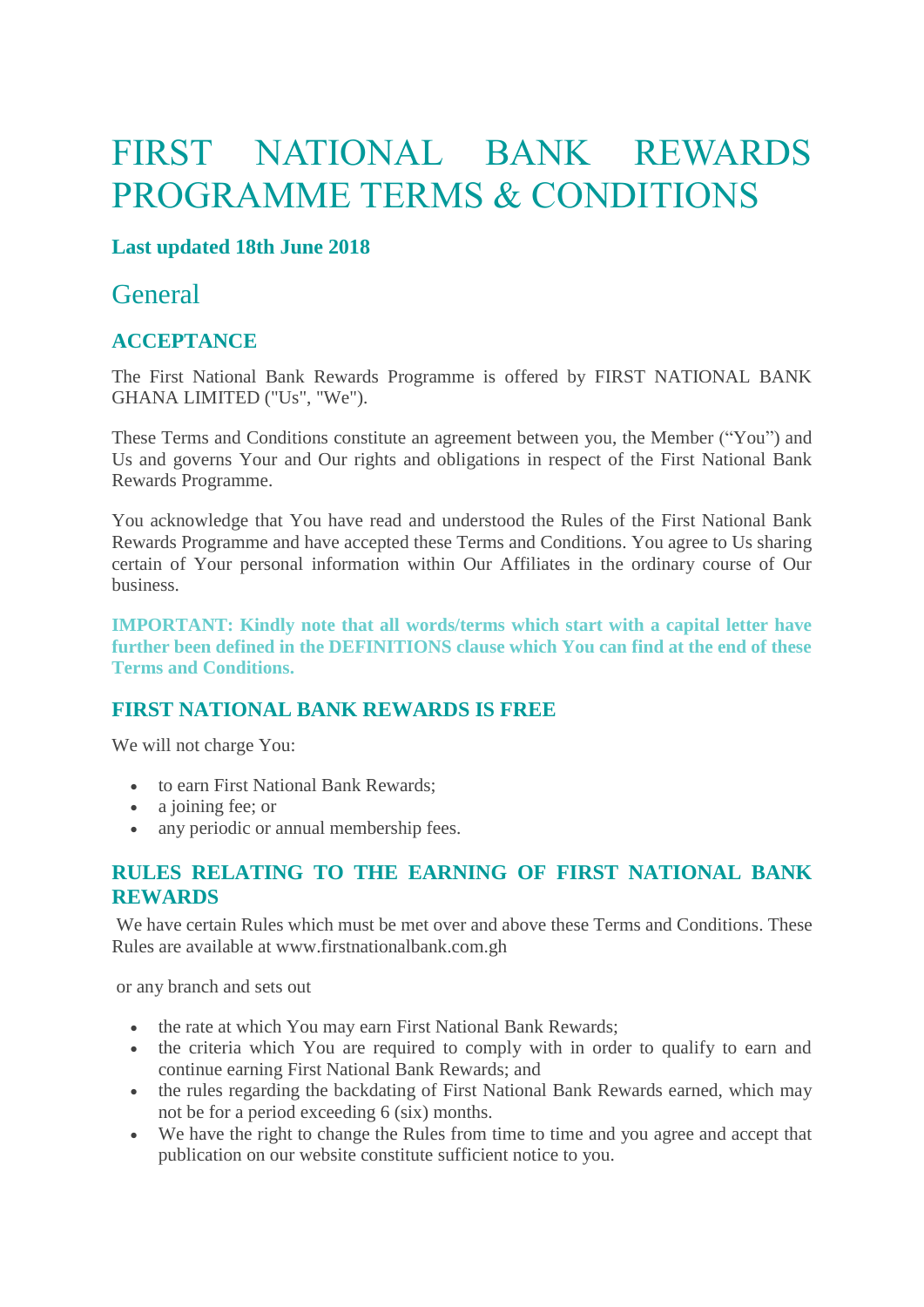#### **ELIGIBILITY AND REGISTRATION FOR THE FIRST NATIONAL BANK REWARDS PROGRAMME**

You will only be eligible and registered for the First National Bank Rewards programme if You hold a Qualifying First National Bank account and meet the qualifying criteria as set out by Us from time to time.

#### **PAYMENT OF THE FIRST NATIONAL BANK REWARDS**

All rewards will be paid into your linked First National Bank Savings Pocket provided it is opened and active on the date payment of any First National Bank Rewards become due

#### **IMPORTANT NOTICE: TAX IMPLICATIONS**

#### **We strongly recommend that you obtain independent professional advice regarding any tax implications arising from the receipt of any cash rewards.**

You are fully responsible for any tax implications arising from or associated with any cash rewards received by You being a Member of, or participating in, the First National Bank Rewards Programme.

You agree that You will not hold Us, FIRST NATIONAL BANK GHANA LIMITED liable and You hereby fully indemnify Us, and hold Us completely harmless, against all damages, claims and fines made against You or Us, including all legal costs on an attorney-and-ownclient scale, to the extent to which such damages, losses, claims and fines arise out of or are connected to any taxation relating to Your receipt of any cash rewards.

#### **VARIATION OF AGREEMENT**

You agree that these Terms and Conditions (as updated from time to time) will be binding on You every time that You access the Website and/or use the First National Bank Rewards Programme. The place of conclusion of these Terms and Conditions will irrefutably be presumed to be at our main place of business in Accra, Ghana.

#### **ENDING YOUR PARTICIPATION IN THE FIRST NATIONAL BANK REWARDS PROGRAMME AND OTHER PENALTIES**

We may end Your participation in the First National Bank Rewards Programme at any time and for any reason, on notice to You. If:

- We believe Your behaviour was inappropriate, constituted misconduct and/or is considered an abuse of the First National Bank Rewards Programme;
- You breached the rules, these terms and conditions, or any other terms and conditions relevant to the First National Bank Rewards Programme; or
- a fraudulent transaction was concluded directly or indirectly by You;

Such termination will not affect instructions given to Us and not yet carried out. - But:

We reserve the right and without prejudice to any of Our other rights and remedies in terms of these Terms and Conditions and in law, to be exercised in Our sole discretion:

- That You forfeit all Your First National Bank Rewards earned;
- To Immediately terminate Your Membership to the First National Bank Rewards Programme;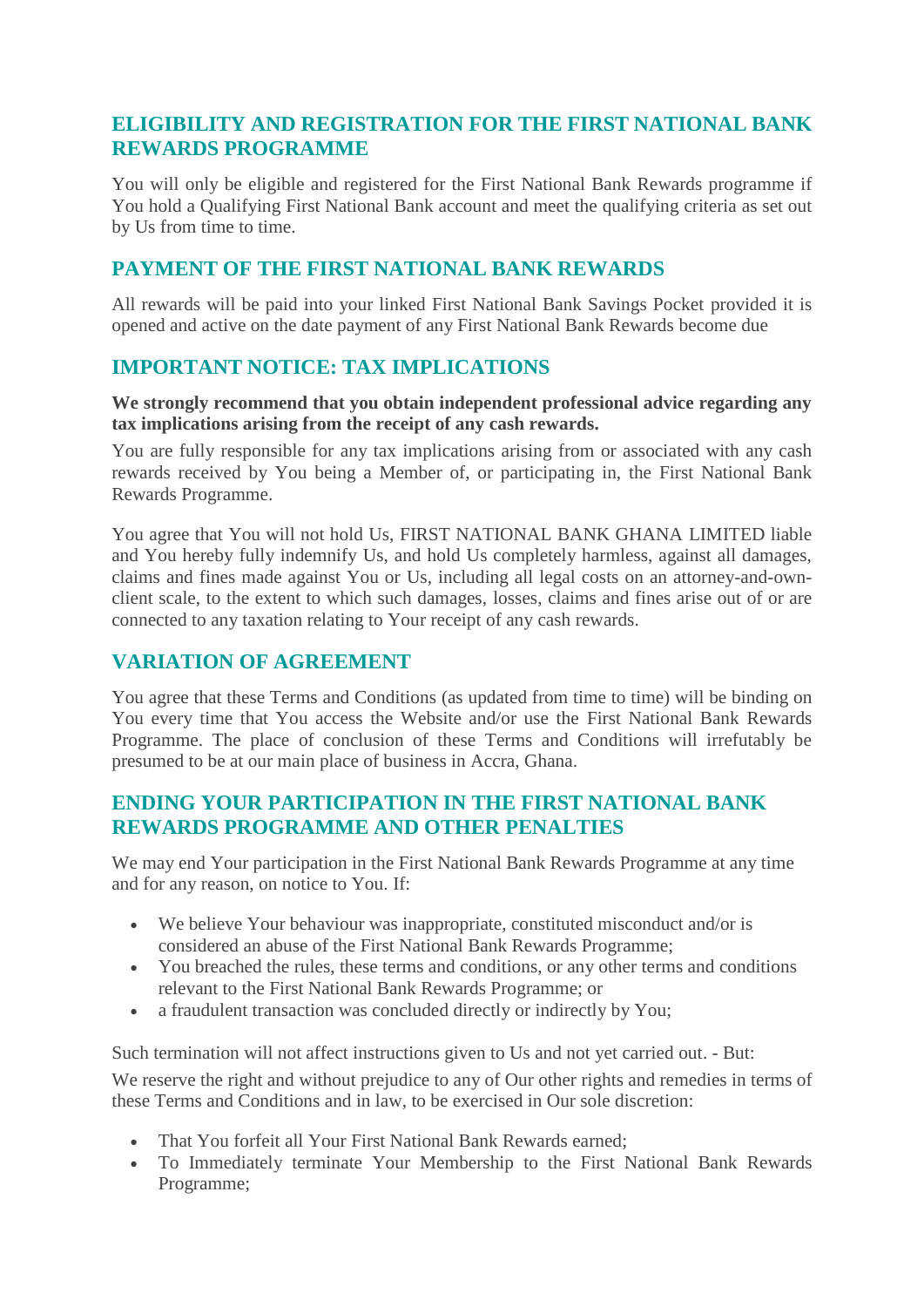- To permanently disqualify You from accessing any discounts and re-entering the First National Bank Rewards programme; and
- To reverse or cancel any transaction relating to the aforementioned conduct and hold You liable for any value which You have received in terms of such conduct.

If We terminate Your participation in the First National Bank Rewards Programme, We will not be liable for any damages of any nature suffered by You or any third party.

Once We have terminated Your participation in the First National Bank Rewards Programme You shall not be entitled to reinstate or re-join the First National Bank Rewards Programme, unless We approve, in writing, Your written request to re-join the First National Bank Rewards Programme. Any re-joining without Our written approval may, in Our sole discretion, be declared null and void.

You may end Your participation in the First National Bank Rewards Programme by calling us on 0242435050

#### **NOTICES, CONFIRMATION AND STATEMENTS**

You agree that publishing a notice on the Website or sending You a notice once You log into the Website, or via email, SMS or post will constitute sufficient notice to You. Please remember that You are responsible for providing Us with Your most up-to-date contact details, as and when they change.

For contractual purposes, You consent to receive communications from Us electronically and You agree that all agreements, notices, disclosures and other communications We provide to You electronically satisfy any legal requirement that such communications be in writing.

Should You fail to raise an objection with Us within 24 (twenty-four) hours after We have sent You a notice, You will be considered to have accepted the transaction or changes as being valid and binding in all respects.

#### **MODIFICATION, SUSPENSION OR TERMINATION OF THE FIRST NATIONAL BANK REWARDS PROGRAMME**

We may, in whole or in part, change, suspend or discontinue providing the First National Bank Rewards Programme at any time at Our sole discretion. We will however, notify You of this, within a reasonable time of these changes being made.

#### **AMENDMENTS TO TERMS AND CONDITIONS**

We may amend the Terms and Conditions and any other terms and conditions on the Website from time to time. If You use the First National Bank Rewards Programme after We have posted an amended version of any terms and conditions on Our Website, We will be entitled to assume that You have agreed to be bound by the amended and latest version of the relevant terms and conditions.

For convenience only, the date on which the Terms and Conditions were last amended is shown below the main heading of these Terms and Conditions.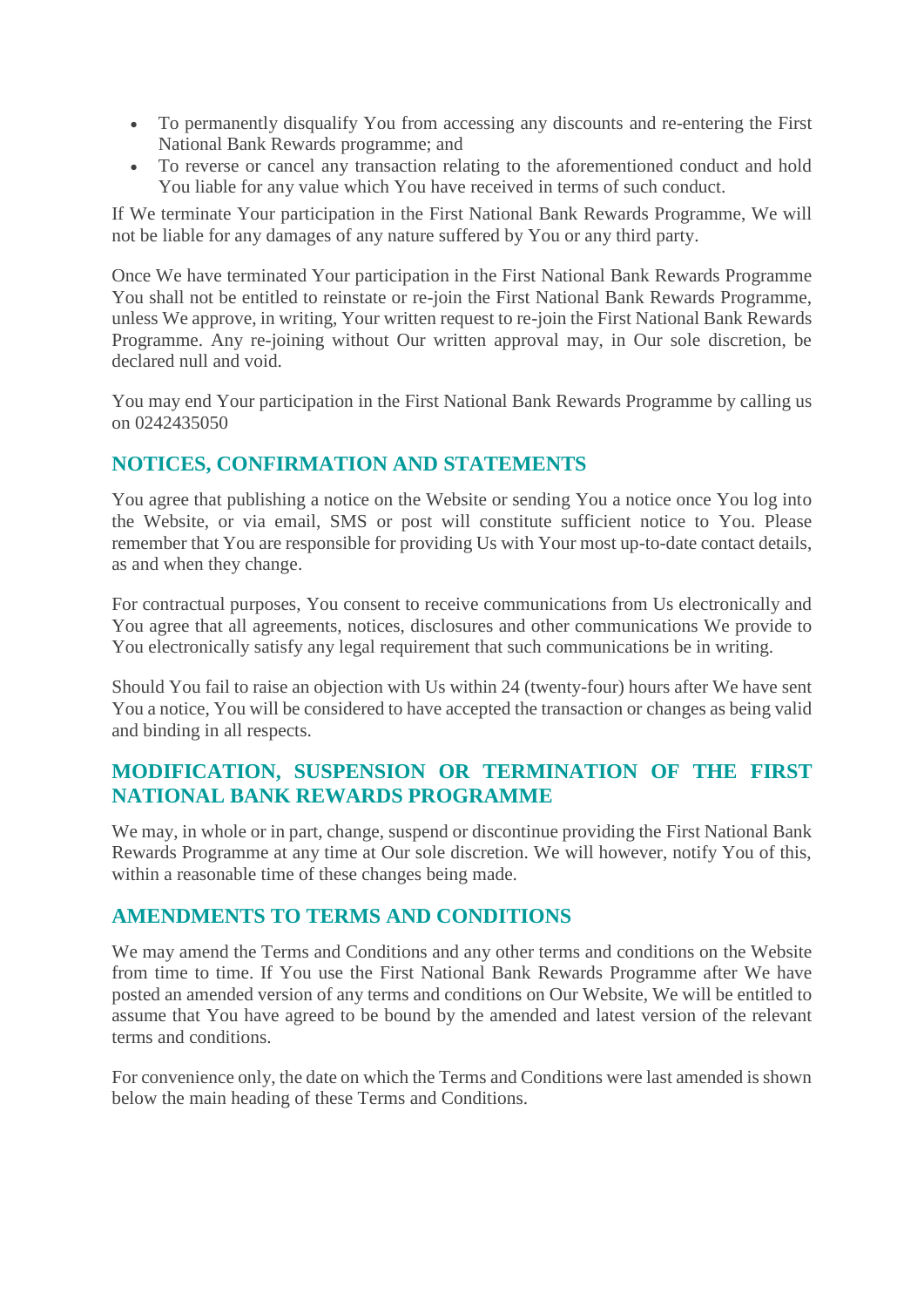#### **CESSION**

Unless expressly otherwise stated in these Terms and Conditions, You will not be entitled to cede, sub-contract and/or delegate any of Your rights or obligations under these Terms and Conditions, without Our prior written consent.

We and our successors in title shall, at any time, in Our sole discretion, be entitled to cede, assign and/or sub-contract all or any of Our rights and obligations in terms of these Terms and Conditions to any third party, without prior notice and/or approval to You.

#### **THE LAW GOVERNING OUR RELATIONSHIP**

These Terms and Conditions are subject to the laws of Ghana.

#### **OTHER**

If clauses contained herein are found by a court of competent jurisdiction to be invalid or unenforceable, that provision shall be severable from other clauses. This means that if any one or more of the clauses are held to be invalid, the rest of the agreement will still apply to the extent that the law allows for this.

These Terms and Conditions constitute the entire agreement between You and Us with regard to the use of the First National Bank Rewards Programme.

The headings appearing in these Terms and Conditions are inserted for convenience only and will not be taken into account when interpreting these Terms and Conditions.

Hyperlinks, which are not operational, will not in any way detract from the validity and interpretation of the applicable Terms and Conditions.

Where dates and times need to be calculated under these Terms and Conditions, the international standard time (GMT) plus 0 (zero) hours will be used.

Any failure or delay on Our part to exercise any of Our rights will not constitute a waiver of such right.

A certificate issued by Our Website administrator and/or legal manager will serve as proof of the version of the Terms and Conditions and/or any other terms and conditions on the Website, which applied to Your use of the First National Bank Rewards Programme at a specific date.

The rule of interpretation that a contract will be interpreted against the party responsible for the drafting or preparation of a contract will not apply to these Terms and Conditions.

Save as expressly provided otherwise in these Terms and Conditions, no variation, amendment or consensual cancellation of these Terms and Conditions, including this clause, and no settlement of any disputes arising under these Terms and Conditions and no extension of time, waiver or relaxation or suspension of any of the provisions or terms of these Terms and Conditions will be binding or have any force and effect unless reduced to writing and posted on this Website or alternatively signed by Our representative.